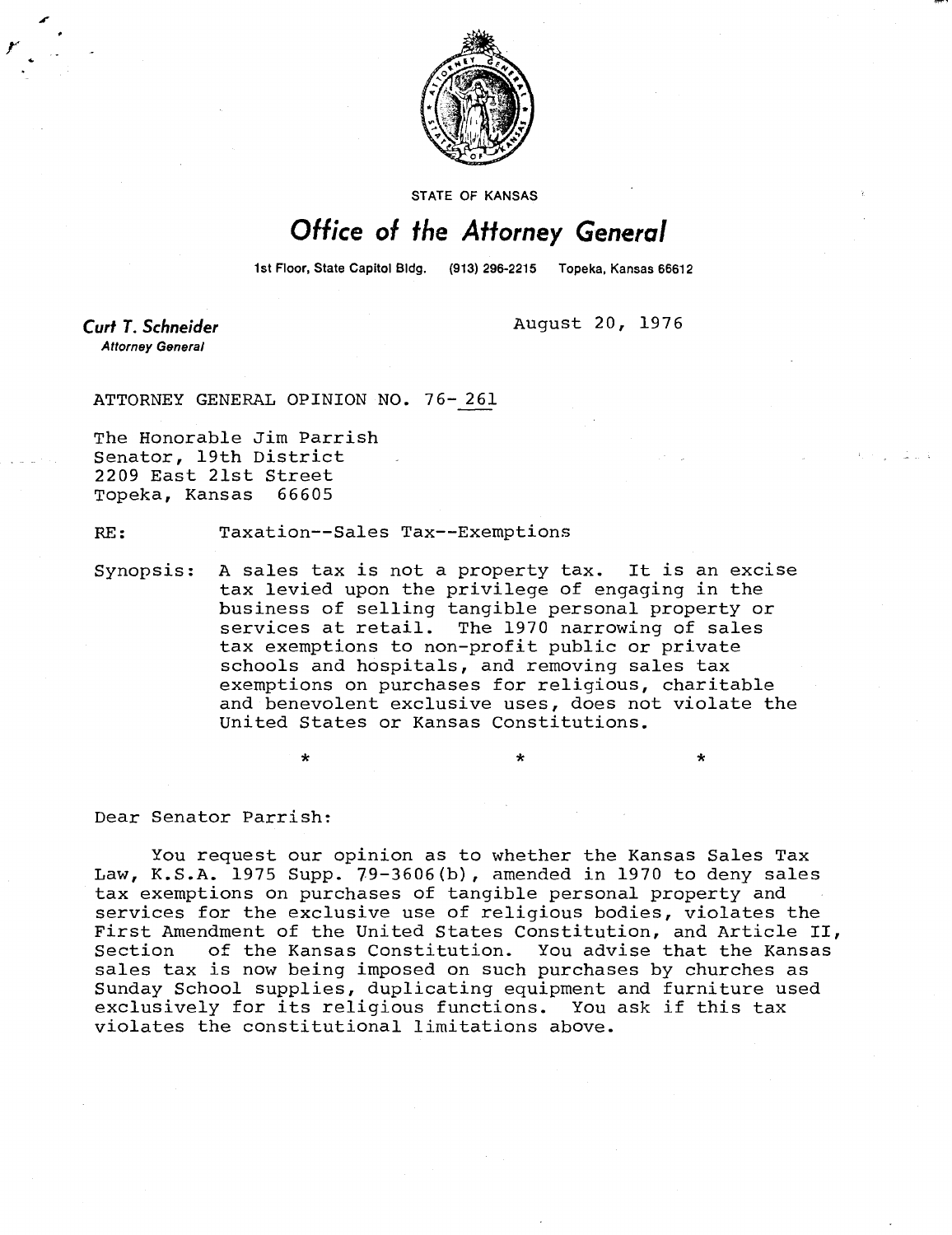Honorable Jim Parrish August 20, 1976 Page 2

The Kansas Constitution, Article II, Section 1, provides in pertinent part: "All property used exclusively for...religious... purposes...shall be exempted from taxation." However, when this language was adopted in the Constitution, excise taxes were not being utilized in Kansas. Thus, the Kansas Supreme Court has held that this section applies only to property taxes and not to "excise" taxes which are not taxes on property. State ex rel. v. State Comm. of Rev. & Taxation, 163 Kan. 240, 248, 181 P.2d 532, (1947). A sales tax is an excise tax. See also City of Chanute v. State Comm. of Rev. & Taxation, 156 Kan. 538, 134 P.2d 672 (1943). Accordingly, the withholding of an exemption from the provisions of the sales tax statutes does not violate the Kansas Constitution.

Kansas decisions indicate that there are instances in both ad was valorem and excise taxes when churches are denied tax exemptions.  $\gamma$  and  $\gamma$  They assert a discretion on the part of the state to grant, deny or limit religious exemptions from taxation. Sunday School Board of the Southern Baptist Convention v. McCue, 179 Kan. 1 290 P.2d 293 (1956); Seventh Day Adventist Kansas Converence Ass'n. v. Board of County Comm's., 211 Kan. 683, 508 P.2d 911 (1973); Midwest Solvents v. State Comm. of Rev. & Taxation, 183 Kan. 104, 110, 325 P.2d 511, (1958); Russell v. Cogswell, 151 Kan. 14, 19, 98 P.2d 179 (1940); Burrow v. Pleasant, 136 Kan. 670, 673-674, 17 P.2d 833, (1933); Assembly of God v. Sangster, 178 Kan. 678, 683, 290 P.2d 1057, (1955); Eighth Street Baptist Church v. United States, 291 F. Supp. 603, 604, 295 F. Supp. 1400, 1401. (D.C. Kan. 1969).

The United States Supreme Court had before it an appeal from a conviction of members of Jehovah's Witnesses for violating an ordinance of the City of Jeannette, Pennsylvania, which prohibited canvassing and soliciting without a license fee being paid. Murdock v. Pennsylvania, 319 U.S. 105, 63 S. Ct. 870 87 L. Ed. 1292 (1943). The imposition of the "peddlers" license fee was struck down by the Court as forbidden by the First Amendment.

Very shortly after Murdock, the Supreme Court of South Dakota handed down a decision in State v. Van Daalan, 69 S.D. 466, 11 N.W. 2d 523 (1943) and quoted from it at length. South Dakota had enacted a "privilege or occupation tax", which was based on sales made. Members of Jehovah's Witnesses failed to register and report sales, or remit the statutory tax thereon. The Court held that an occupation tax was a tax on the privilege of engaging in an occupation, and when that occupation was that of preaching a religion, the tax is prohibited by the First Amendment, following Murdock.

In 1947 the Jehovah's Witnesses contested a personal property tax on literature and pamphlets stored for future use in California. The Court cited Murdock at page 112: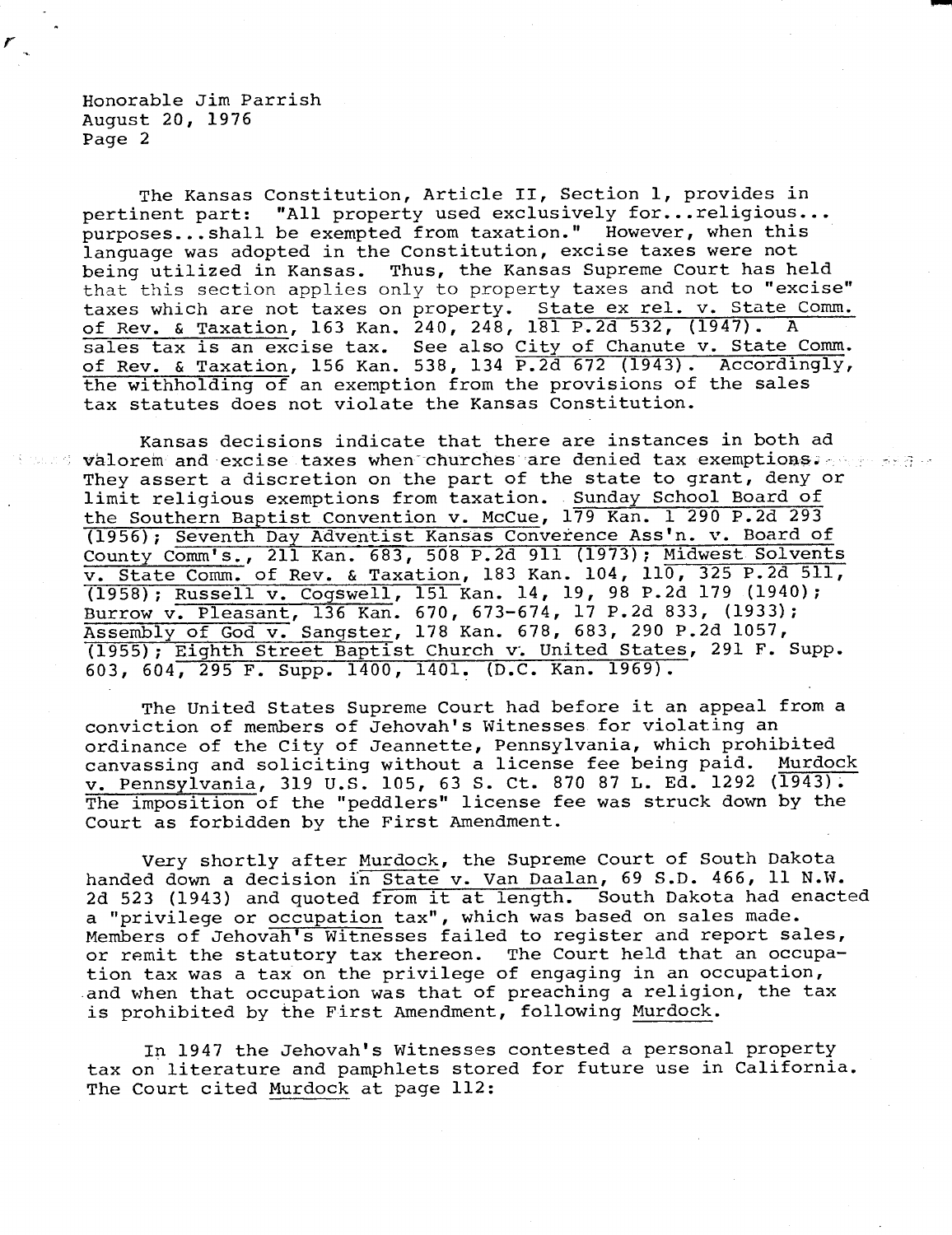Honorable Jim Parrish August 20, 1976 Page 3

> "We do not mean to say that religious groups and the press are free from all financial burdens of government. See Grosjean v. American Press Co., 297 U.S. 233, 250. We have here something quite different, for example, from a tax on the income of one who engages in religious activities or a tax on property used or employed in connection with those activities. It is one thing to impose a tax on the income or property of a preacher. It is quite another thing to exact a tax from him for the privilege of delivering a sermon."

It gave emphasis to the words: "a tax on property used or employed in connection with those activities." Watchtower Bible & Tract Society v. Los Angeles County, 30 Cal. 2d 426, 182 P.2d 178, cert. den. 332 U.S. 811, 68 S. Ct. 112, 92 L. Ed. 389 (1947).

Still persisting, a second suit was filed, asking a declaratory judgment, in the California Federal District Court, and again, the decision gave this reply: "If carried to its logical conclusion, the "stream of worship" theory would prevent a city or state from taxing the linotype machines which the plaintiff organization might own and on which the books are printed, and any component parts of the books, such as paper, type, lead, and, for that matter, the income of persons who may be engaged in writing the religious books. The First Amendment does not go to that length. It merely protects the act of worship." Watchtower Bible & Tract Society v. Los Angeles County, 84 F. Supp. 352, 354 (Ca. D.C. 1949); affirmed 181 F.2d 739; cert. den. 340 U.S. 820, 71 S. Ct. 51, 95 L. Ed. 602.

Then in 1964, in Alabama under a Retailers Sales Tax Law and Use Tax Law, similar to the ones currently existing in Kansas, the Alabama State Department of Revenue audited the records of St. Mary's Catholic Church and found purchases for sacramental wine for use in celebration of Mass, the central act of worship in the Catholic faith, candles, leaflet missals in English for the congregation to follow the Mass, envelopes, holy cards, rosaries, medals, and sheet music for use by the organist and choir. Other such audits had been made of all denominational churches of Alabama and this was a test case.

The Alabama Supreme Court distinguished the Van Daalan case of South Dakota, reviewed the Watchtower cases in the California state and federal Courts, cited Murdock, and then found the tax was "uniform, nondiscriminatory, levied on all sales alike regardless of the use to which the property may be put, applies at the same